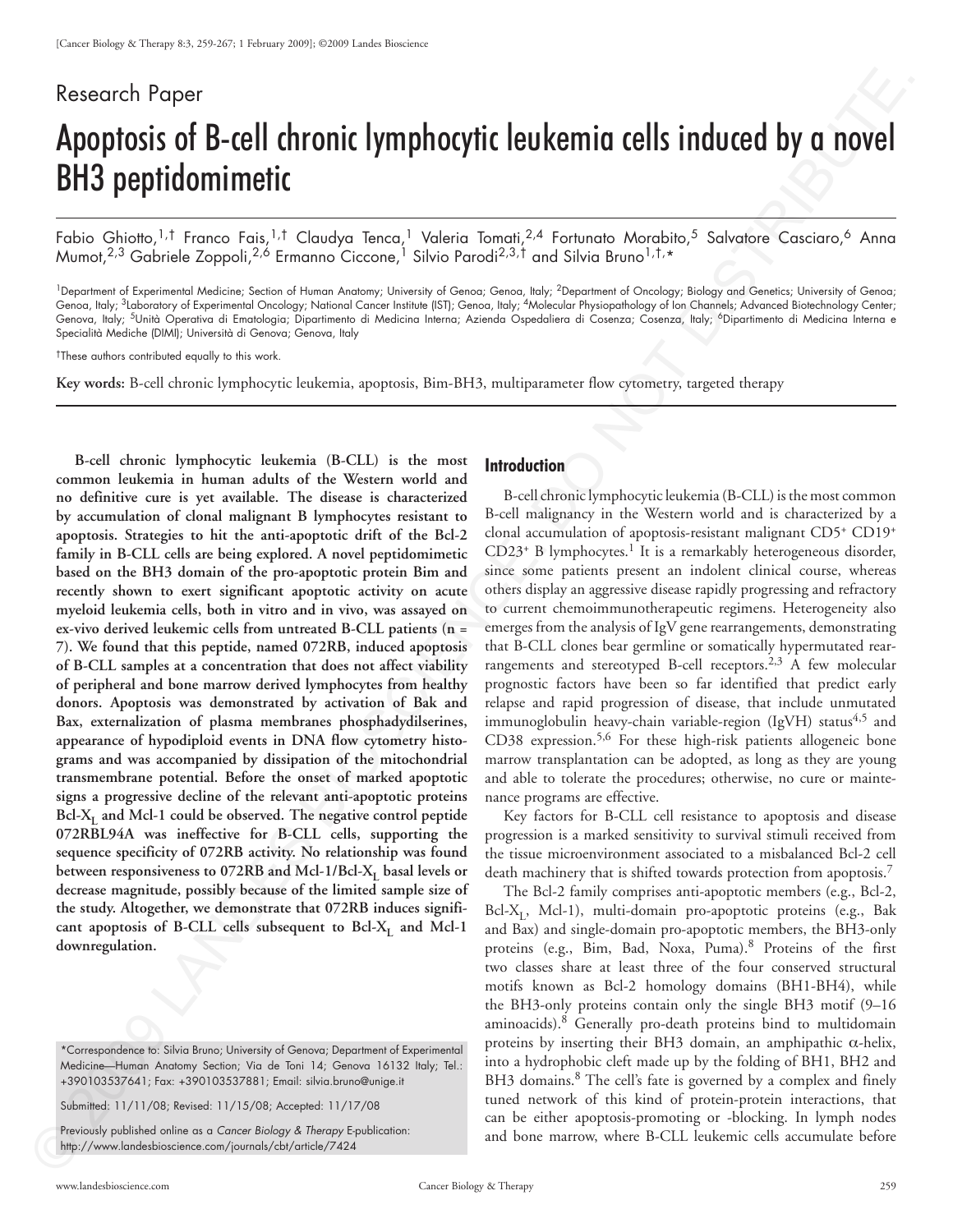being released in the peripheral blood for their journey to and from infiltrated tissues, cells are subjected to survival stimuli that mediate high levels of the anti-apoptotic protein  $Bcl-X<sub>L</sub><sup>9</sup>$  and low levels of the pro-apoptotic BH3-only molecule Bim.<sup>10</sup> Moreover, Bcl-X<sub>L</sub> expression of peripheral blood B-CLL cells is further increased when the cells are subjected in vitro to microenvironment stimuli such as ligation of CD40 by CD40L (CD154)<sup>10,11</sup> or sustained engagement of the B-cell receptor.<sup>12</sup> Concomitantly to Bcl-X<sub>L</sub> upregulation, the expression of the BH3-only pro-apoptotic protein Bim is downregulated in peripheral blood B-CLL cells subjected to in vitro CD40 stimulation.<sup>10</sup>

Bim is one of the most critical Bcl-2 family proteins for the regulation of apoptosis and homeostasis in the hematopoietic system.<sup>13</sup> Bim (like Bid and Puma) is a "promiscuous" pro-apoptotic protein since it avidly binds, in addition to Bcl-X<sub>L</sub>, all anti-apoptotic proteins,<sup>14</sup> while other BH3-only proteins bind only to subsets. In addition to inactivate anti-apoptotic protein activity, a very recent study demonstrates that Bim is able to directly activate Bax by binding to an interaction site that is distinct from the canonical binding groove characterized for anti-apoptotic proteins.15 Activation of Bim can be observed after different cellular stresses13,16 and repression of Bim is associated with mantle cell<sup>17</sup> and Burkitt<sup>18</sup> lymphomas. Antitumor chemotherapies kill neoplastic cells through Bim-activated pathways, in acute myeloid,19 chronic lymphocytic leukaemia and myeloma cell lines.20 Altogether, Bim can be classified as a powerful tumour suppressor<sup>13,16,21</sup> and represents a good BH3-mimetic candidate for counteracting the anti-apoptotic pool of Bcl-2 family members, with particular regard to Bcl- $X_t$ .

A Bim-derived BH3 mimetic drug was recently synthesized by replacing specific residues of the wt Bim-BH3 sequence with natural and non-natural aminoacids to increase the affinity for Bcl-X<sub>L</sub>.<sup>22</sup> The peptide was further modified to improve its stability in serum and increase its ability to penetrate cell membranes. The resulting peptide was named 072RB. 072RB was shown to induce dose-dependent apoptosis of leukemic cell lines and ex-vivo derived leukemic cells from acute myeloid leukaemia (AML) patients, but not of normal peripheral blood mononuclear cells and bone marrow cells from normal donors.22 Xenografts of human AML cells in NOD/SCID mice displayed a significant delay of leukemic cell growth upon treatment with 072RB administered intravenously, without gross systemic and tissue toxicity.22 Conversely, no effect was observed when B-CLL cells were treated with the negative control peptide, 072RBL94A, that bears a point mutation (Leu94Ala) capable of decreasing the binding affinity between the BH3-domain of human Bim and Bcl-X<sub>L</sub> by 42 times.<sup>22,23</sup>

In this study we investigate the effects of 072RB on ex-vivo derived B-CLL cells. We ask whether 072RB is capable of inducing apoptosis of B-CLL cultured in vitro and how the expression of relevant anti-apoptotic Bcl-2 family members is affected by the treatment. The dependence of B-CLL responsiveness to 072RB on the pattern of anti-apoptotic protein level or other molecular markers is also addressed.

# **Results**

Samples from seven previously untreated B-CLL diagnosed patients that contained not less than 95% leukemic cells were utilized for this study. Surface CD38 immunofluorescence and sequencing of

Table 1 **CD38 expression and IgVH mutational status for the B-CLL patients of this study**

| <b>B-CLL</b> | <b>CD38</b>                                 | Heavy and               | <b>VH</b>         | Mutational                             |
|--------------|---------------------------------------------|-------------------------|-------------------|----------------------------------------|
| sample       | expression<br>(positive cells) <sup>a</sup> | light chain<br>isotypeb | gene <sup>c</sup> | status<br>(% of identity) <sup>d</sup> |
| G034         | Pos (37%)                                   | $\mu/\kappa$            | IGHV4-39*01       | U (100)                                |
| G035         | Neg                                         | $\mu/\lambda$           | IGHV4-34*12       | M (92.3)                               |
| G062         | Neg                                         | $\mu/\kappa$            | IGHV3-23*01       | M (97.9)                               |
| G063         | Pos (60%)                                   | $\mu/\kappa$            | IGHV5-51*01       | U (100)                                |
| G065         | Neg                                         | $\mu/\kappa$            | IGHV3-30-3*01     | M (94.8)                               |
| G066         | Neg                                         | $\gamma/\kappa$         | IGHV3-23*04       | M (91.7)                               |
| G067         | Pos (40%)                                   | $\mu/\kappa$            | IGHV1-69*01       | U (100)                                |

a Evaluated by surface immunofluorescence and flow cytometry (FITC conjugated-CD38 antibody from BD Biosciences). The cut-off percentage for defining the CD38 negative/positive status was set to 30%, according to a previous study where two clinically distinct subgroups of patients were identified based on this percentage.<sup>5 b</sup>Evaluated by PCR amplification using specific primers as described.<sup>2</sup> 'Variable region of the Ig Heavy Chain. <sup>d</sup>Somatic mutations evaluated as described in Materials and Methods. Samples are classified as mutated (M) or unmutated (U) depending on a 2% mutation threshold.<sup>5</sup>

the IgVH gene rearrangement were performed, since CD38 expres $sion<sup>5</sup>$  and the IgVH mutational status,<sup>2</sup> independently, define two subgroups of B-CLL cases that follow different clinical courses.<sup>4,5</sup> As can be seen in Table 1, three are the patients belonging to the unfavorable molecular prognostic subgroup and four the patients with better prognosis.

The cytotoxic effect of 072RB on these B-CLL samples was investigated. A concentration of 10 μM was first assayed based on previous data on leukemic cell lines and ex-vivo AML cells.22 Figure 1A displays data on flow cytometric measurements of Propidium Iodide (PI) fluorescence, Forward (FSC) and Side Light Scatter (SSC) from one representative B-CLL sample treated with the peptide and assayed for PI exclusion to assess cellular viability. A significant proportion of cells displaying positive PI fluorescence, i.e., damaged plasma membrane, can be observed upon 072RB treatment after 72 h. It is of note that two subpopulations can be identified on the FSC-SSC dot plots. As observed on other cellular models, the "high FSC-low SSC" (gate R1) and the "low FSC-high SSC" (gate R2) subpopulations might provide a gross and approximate representation of live and dead cells, respectively. By analyzing the PI exclusion features of cells residing in the two gates we confirmed the viability characteristics of the two subpopulations, albeit some cells with "low FSC-high SSC" pattern still display plasma membrane integrity, as demonstrated by their negative or dimly positive PI fluorescence. This may suggest that cells undergoing early apoptotic events shift from the "high FSC-low SSC" to the "low FSC-high SSC" cluster before plasma membrane rupture. inter through the correspondent of the internet system. This is not the main of the system into the system into the system into the system into the system into the system into the system into the system into the system in

The time course of cellular viability for all patient samples treated with 10 μM 072RB is reported in Figure 1B and demonstrates an important dead cell fraction at 72 h if compared with the level of spontaneous apoptosis, known to occur when B-CLL are kept in culture. According to the non-parametric statistics of binomial distributions the difference between spontaneous and drug-induced apoptosis is significant at a  $p = 0.5^{7} = 0.0078$  level, and analyzed by the two-sided paired Wilcoxon signed-rank test the viable cell fraction difference between control and treated cultures is significant at  $p = 0.00042$ .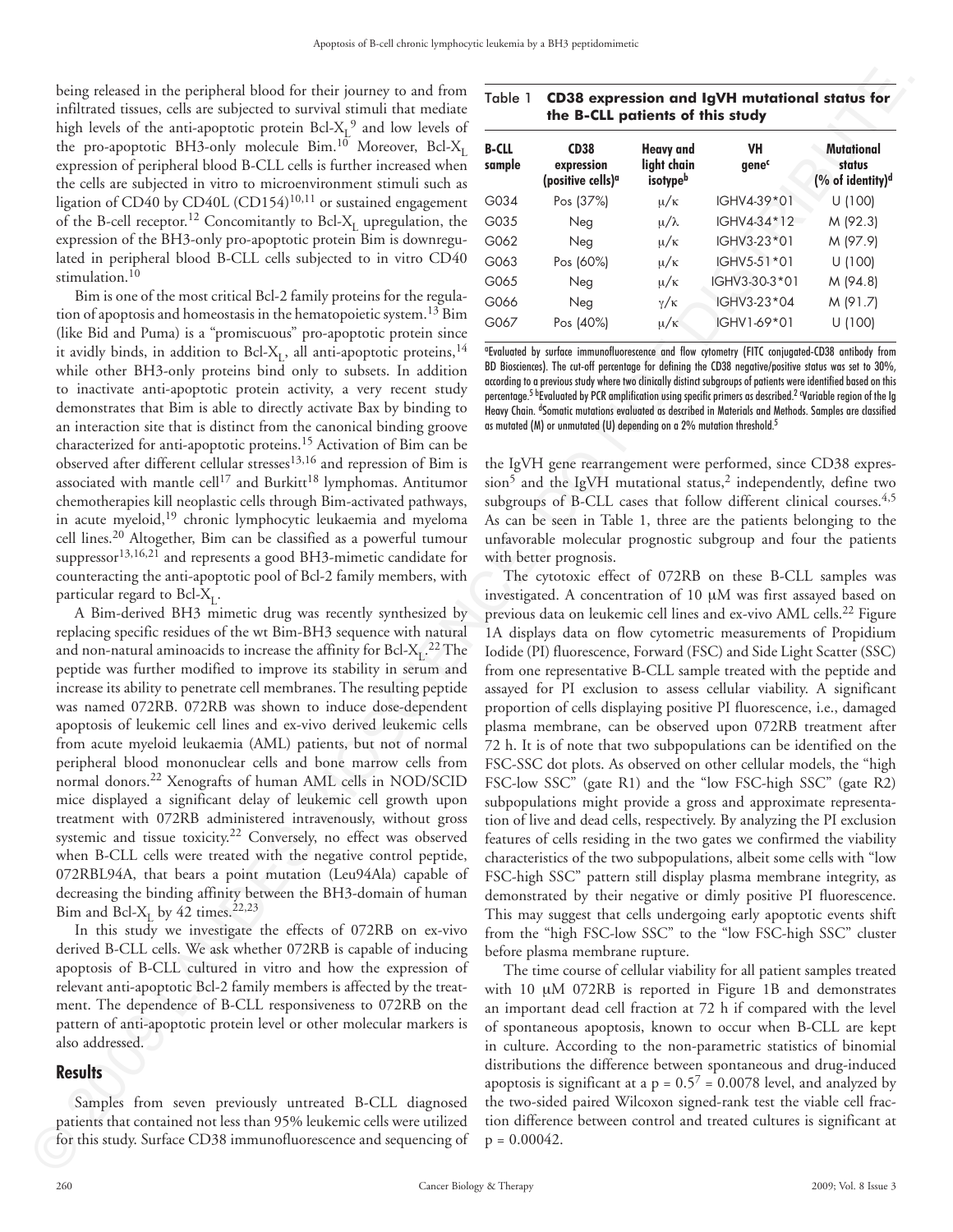



Figure 1. B-CLL cell killing by 072RB. (A) B-CLL cells (patient G062) were cultured for 72 h either without (upper) or with (lower) 072RB 10 μM, processed for PI exclusion tests (see Materials and Methods section) and measured by flow cytometry for the determination of FSC, SSC and PI fluorescence. Gates R1 (grey dots) and R2 (black dots) on bivariate FSC-SSC dot plots (left) identify two cellular subpopulations that are reported on bivariate FSC-PI dot plots (right) by grey and black dots, respectively. The negative PI fluorescence threshold (dashed line) is based on the fluorescence of viable B-CLL cells. (B) Percentage of PI-excluding cells for all B-CLL patients investigated, at the indicated culture times, in the absence (left) or presence (right) of 10 μM 072RB. The mean values of two independent experiments are reported. The value range bars, omitted in the picture for clarity reasons, did not exceed the 10% of the mean for all control samples and 18% for treated samples. (C) Percentage of PI-excluding B-CLL cells after 72 h at different concentrations of 072RB or negative control 072RB L94A.

control peptide, 072RBL94A, bearing a point mutation (Leu94Ala) that decreases the binding affinity between the BH3-domain of human Bim and Bcl-X<sub>L</sub> by 42 times without altering its α-helicity,<sup>22</sup> does not affect B-CLL cellular viability.

We asked whether 072RB kills B-CLL cells by apoptosis. Flow cytometric DNA histograms reveal a significant increase of the sub- $G_1$  cell fraction in 072RB treated cultures compared to control cultures (Fig. 2A). Externalization of phosphadydilserines (assessed by annexin V-FITC fluorescence) and dissipation of the mitochondrial transmembrane potential (by the drop of  $DiOC<sub>6</sub>$  fluorescence) shown for one highly responding B-CLL sample after 48 h treatment, were observed for all B-CLL samples at 72 h (Fig. 2B and C). In particular, the ratio between the annexin  $V$  positive cell fraction in 072RB treated B-CLL samples and in untreated control cells is significantly higher than the ratio between 072RBL94A treated cultures and controls (Fig. 2B, right). Similar results were achieved for  $DiOC<sub>6</sub>$  negative cells (Fig. 2C, right). Notably,  $DiOC<sub>6</sub>$  negative cells display a biunivocal correspondence to cells with "low FSC-high SSC" light scatter features, as clearly observed on bivariate  $FSC-DiOC<sub>6</sub>$  dot plots (not shown). This suggests that the subpopulation of "low FSC-high SSC" cells that still display intact plasma membrane, as discussed above in relation to Figure 1A, corresponds to cells undergoing mitochondrial depolarization.

Activation of the pro-apoptotic effector molecules Bax and Bak in B-CLL samples exposed to 072RB was demonstrated. Cells were processed for intracellular immunofluorescence utilizing antibodies specific for their active conformational state and measured by flow cytometry (not shown) and confocal microscopy (Fig. 1S in Suppl. Materials). Altogether, these observations confirm that the cytotoxic activity of 072RB observed at 10 μM concentration on B-CLL cells is due to apoptotic cell death induction.

We next wondered whether 072RB affects protein levels of the anti-apoptotic Bcl-2 family members Bcl-X<sub>I</sub> and Mcl-1. To this end, intracellular immunofluorescence was performed and cells were measured both by flow cytometry and confocal microscopy. Flow cytometry revealed that the basal protein level in B-CLL cells was significantly higher than in normal peripheral blood B cells from healthy donors by a fold increase of the median value for Mcl-1 and  $Bcl-X<sub>I</sub>$  in B-CLL samples of 1.5 and 1.9 with respect to normal B cells, respectively ( $p = 0.004$ ) (not shown). Figure 3 displays the expression of Mcl-1 and Bcl- $X<sub>I</sub>$  for one representative B-CLL patient sample after 48 h cell culture without or with peptides. It is of note that only the viable cell fraction within the "high FSC-low SSC" window in flow cytometric FSC-SSC plots (see gate R1 on Fig. 1A)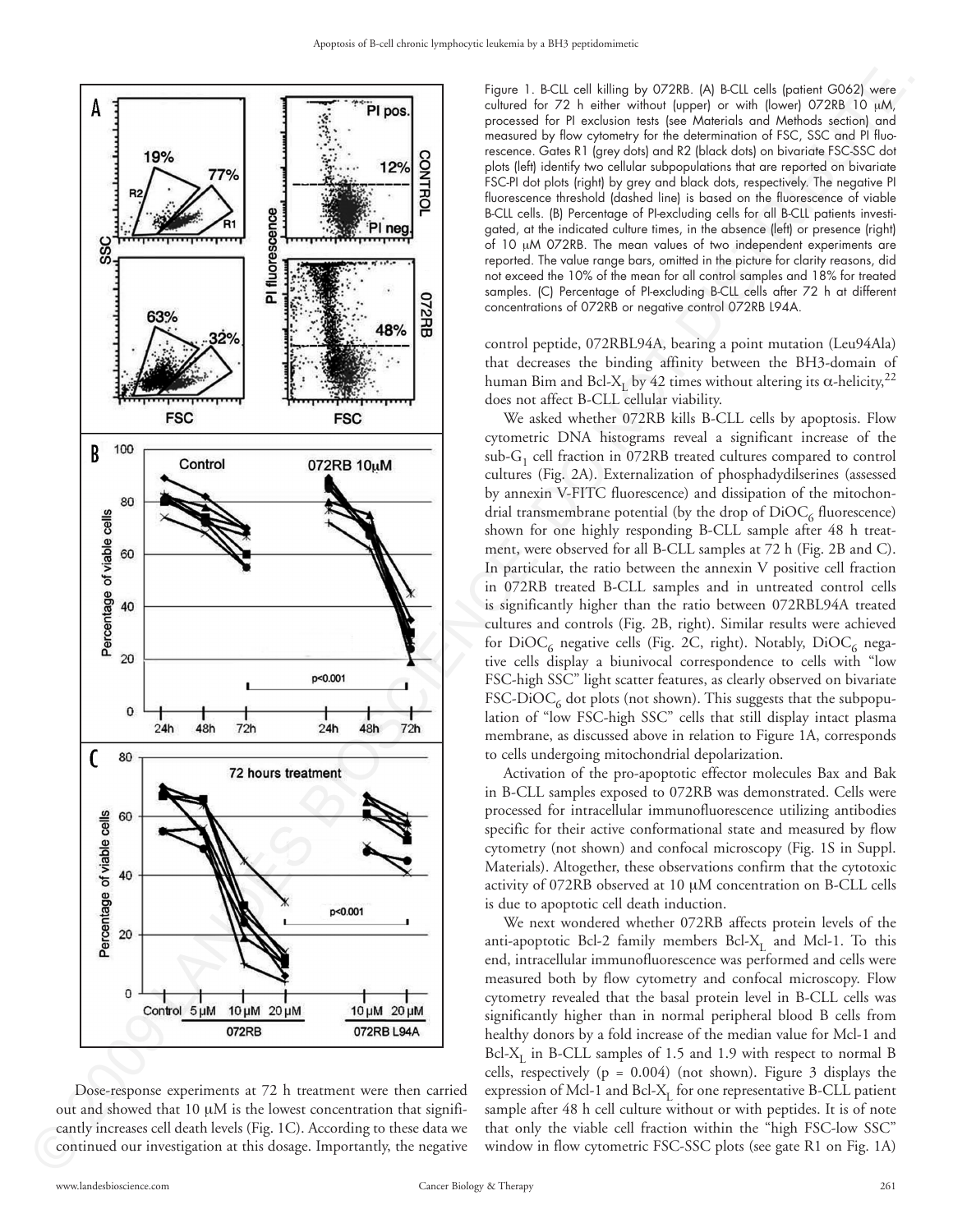is reported and analyzed, in order to gain information on early molecular events occurring before mitochondrial depolarization and well before the onset of plasma membrane damage. The treatment with 072RB was able to reduce the expression of both anti-apoptotic proteins (Fig. 3). As can be evinced from Mcl-1 and, to a lesser extent, Bcl- $X_L$ fluorescence distributions in Figure 3, the decline of protein expression was continuous down to a threshold level and then dropped discretely to negative values. This pattern of protein decrease was also confirmed by observations at different times (histograms not shown). To account for the two subsequent steps of protein reduction, we summarized the data obtained for all B-CLL patient samples on two graphs, obtained by plotting the mean anti-apoptotic protein expression (normalized to its isotype-matched negative control) either for cells within the "positive" fluorescence compartment only, or for all cells (the latter obtained by the weighted mean from the two "positive" and "negative" compartment and therefore accounting both for the decrease of "positive" fluorescence intensity and the increase of "negative" cell fraction). As mentioned, only cells within the "high FSC-low SSC" window were evaluated. Interestingly, according to confocal microscopy observations the cells with reduced anti-apoptotic protein expression were found to be the cells that displayed Bax and Bak activation (Suppl. Material, Fig. 1S). Altogether, the data demonstrate a significant overall decrease of anti-apoptotic protein levels that takes place before the onset of marked cellular apoptotic features. Noteworthy, the decline of anti-apoptotic protein levels is observed at 48 h when only few 072RB-treated B-CLL cells display damaged plasma membrane.

#### **Discussion**

The features of BH3-only proteins are being exploited in the last years for the development of therapeutic anti-cancer approaches that specifically target anti-apoptotic proteins overexpressed

in tumors. We show in this report that a recently developed peptidic Bim-BH3 derived mimetic molecule, called 072RB, 22,24 exerts apoptotic function on ex-vivo derived leukemic cells from B-CLL patients. Cell death is associated to externalization of phosphadydilserines, appearance of hypodiploid events in DNA flow cytometry histograms, dissipation of mitochondrial transmembrane potential, activation of Bak and Bax and decrease of Bcl- $X<sub>r</sub>$  and Mcl-1 protein expression. The degree of apoptotic response to 072RB is variable among the different patients, but does not correlate with basal levels of Mcl-1 and Bcl- $X_t$  nor with the magnitude of their decrease upon peptide treatment. Also, B-CLL samples from patients with unfavorable molecular prognostic markers (i.e., with unmutated IgVH and/ or positive CD38 expression) were not significantly less responsive to able m<br>or posi



Figure 2. 072RB induces B-CLL cell apoptosis and dissipation of the mitochondrial transmembrane potential. (A) DNA flow cytometric histograms of untreated or 072RB- and 072RBL94A-treated cultures of B-CLL cells (patient G067) at 72 h. Drugs were added at a concentration of 10 μM. The sub-G<sub>1</sub> cell fraction is reported. (B) Expression of Annexin V. Two left panels: flow cytometric Annexin V-FITC/PI dot plots of B-CLL cells (patient G065, which appeared to be the most responsive to the apoptotic effects of 072RB) either untreated or treated with 10 μM 072RB for 48 h. The percentage of Annexin V negative cells (viable cells), Annexin V positive/PI negative cells (mostly early apoptotic cells) and Annexin V positive/PI positive cells (mostly dead cells) is reported. Right panel: ratio of the Annexin-V positive cell fraction (irrespective of PI fluorescence) between 072RB (or 072RBL94A) treated B-CLL samples and untreated control cells at 72 h (i.e., fraction of positive Annexin V cells in 072RB (or 072RBL94A) treated cultures divided by the fraction of positive Annexin V cells in untreated cultures). The median group value is reported. (C) DiOC<sub>6</sub> fluorescence. Two left: flow cytometric bivariate dot plots of  $DiOC_6/PI$  fluorescences of B-CLL cells from the same patient and culture conditions as in B). The percentage of DiOC<sub>6</sub> positive cells (cells with intact mitochondrial transmembrane potential), DiOC<sub>6</sub> negative/PI negative cells (cells with depolarized mitochondrial inner membrane but intact plasma membrane) and DiOC<sub>6</sub> negative/PI positive cells (dead cells) is reported. Right: ratio of the DiOC<sub>6</sub> negative cell fraction (irrespective of PI fluores-<br>cence) between 072RB (or 072RBL94A) treated B-CLL samples and untreated control cells at 72 h (i.e., fraction of DiOC<sub>6</sub> negative cells in 072RB (or 072RBL94A) treated cultures divided by the fraction of  $DiOC<sub>A</sub>$  negative cells in untreated cultures). The median group value is reported.

072RB than the other set of patients. Whether this is due to the still limited patient sample size has to be further explored.

072RB causes dissipation of the mitochondrial transmembrane potential of B-CLL cells. It has to be determined whether it represents an upstream event, as recently described for chronic lymphocytic leukemia cells where the mitochondrial inner membrane permeabilization induced by the Bad-like BH3 mimetic ABT-737 resulted in subsequent mitochondrial matrix swelling and rupture of the outer mitochondrial membrane.25 Alternatively, as previously observed in tumor cell lines, the collapse of mitochondrial transmembrane potential could be an indirect consequence of the permeabilization of the outer mitochondrial membrane caused by the 072RB-induced Bax and Bak activation.<sup>26</sup> Nevertheless, it can be inferred from our data that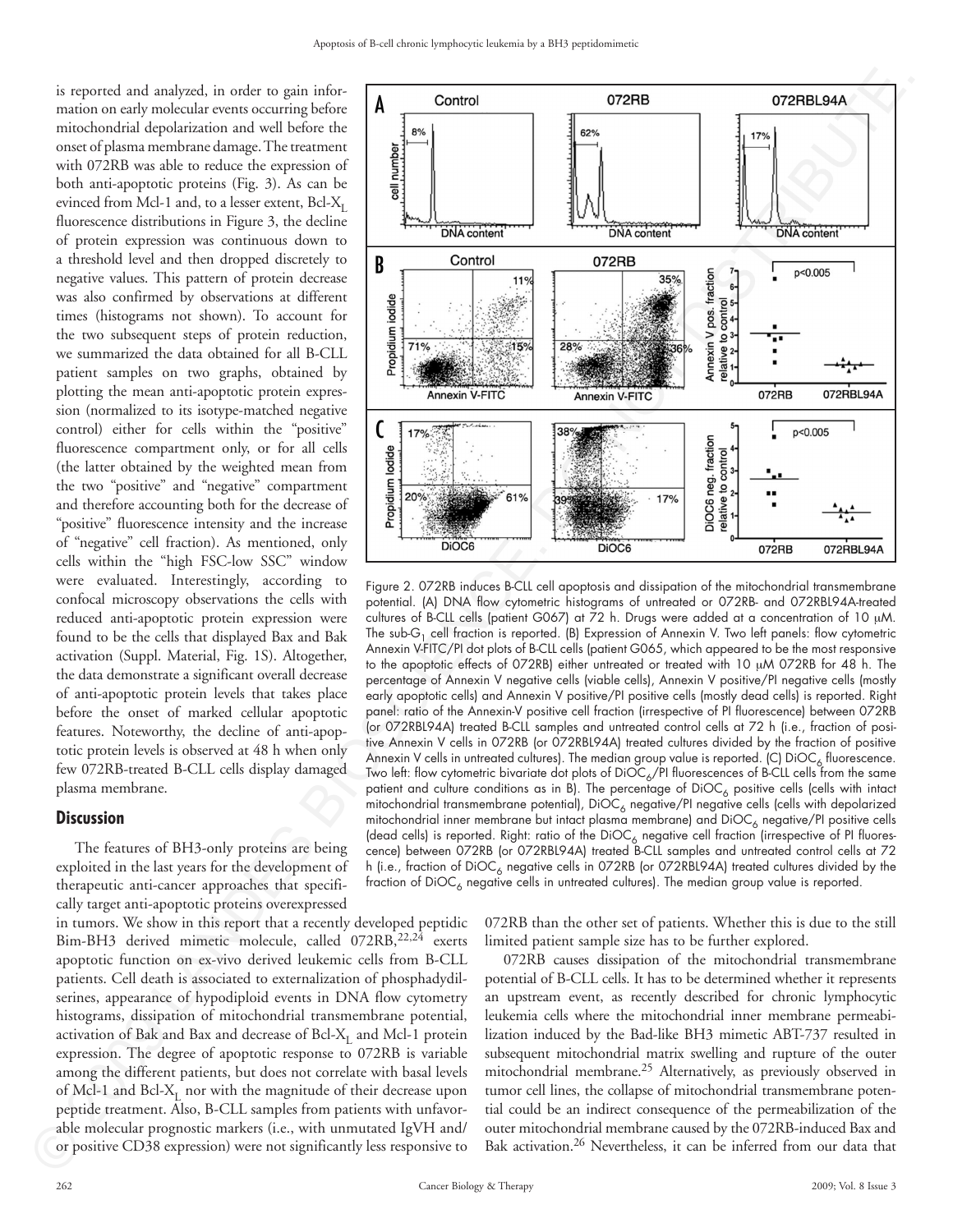

Figure 3. 072RB decreases Bcl-X<sub>L</sub> and Mcl-1 expression of B-CLL cells. B-CLL cells, cultured in the absence (control) or in the presence of either 072RB or 072RBL94A, both at 10 μM for 48 h, were processed for intracellular immunofluorescence, treated with primary antibodies (anti-Mcl-1, anti-Bcl-X<sub>L</sub> or their respective isotype-matched control antibodies) followed by the secondary fluorochrome-labeled antibodies, and measured by flow cytometry. First three columns: bivariate Mcl-1/FSC (upper row) and Bcl-X<sub>L</sub>/FSC (lower row) dot plots gated on viable cells, as identified by the R1 window on FSC/SSC plots (see example in Fig. 1), for one representative B-CLL sample (patient G063). The isotype-matched negative control (first column) defines the threshold for positive protein expression (dashed line). The percentage of positive cells is reported. Last column: mean Bcl-X<sub>L</sub> and Mcl-1 fluorescence value of the "positive" cell subpopulation (i.e., above threshold) (left side) and mean Bcl-X<sub>L</sub> and Mcl-1 expression of the whole ("positive" + "negative") viable cell population (right side) divided by the mean fluorescence value of the isotype-matched control, for all B-CLL patients of the study.

072RB leads to mitochondrial membrane permeabilization (MMP) that is the "point of no return" in the cascade of events leading to apoptosis.<sup>27</sup>

It is of note that ex-vivo normal hemopoietic cells, either derived from the bone marrow or the peripheral blood of healthy donors, were almost unaffected by 072RB at the same treatment schedule shown to be toxic against peripheral blood B-CLL cells.<sup>22</sup> Likewise, good general conditions and no tissue toxicity was observed by histological examination of organs like liver, kidneys and lungs of mice treated with 072RB at doses up to 25 mg/kg, that is higher than the dosage (15 mg/kg) shown to significantly inhibit growth of AML leukemic cell engrafted in mice.<sup>22</sup> Higher sensitivity of tumour cells with respect to healthy cells has been observed also for other BH3 mimetics, such as for the synthetic small molecule ABT-737.<sup>28</sup> ABT-737 exhibits apoptotic efficacy against several cell tumor cell lines and ex vivo tumor cells,  $20,28-30$  and counteracts human tumor growth in mouse xenograft models,<sup>29</sup> while leaving almost unaffected normal peripheral lymphocytes, bone marrow cells and healthy tissues in mice.20,29,57 From recent data collected by means of an elegant tool called "BH3 profiling",<sup>57,58</sup> which exploits the selective interaction between BH3 domains and anti-apoptotic Bcl-2 family proteins, it clearly appears that cancer cells are more "addicted" to anti-apoptotic proteins of the Bcl-2 family for survival than normal healthy cells are. Oncogene activation, cell cycle checkpoint violation, genomic instability are insults that normally provoke death signals. Cancer cells counteract them by using apoptotic block mechanisms. One of these mechanisms, largely demonstrated by "BH3 profiling", is the increase of expression of anti-apoptotic proteins that, in turn, sequester large amounts of activator pro-apoptotic BH3-only proteins. Thus, cancer cells are "primed for death" and BH3-only proteins. Thus, cancer cells are "primed for death" and

are highly sensitive to antagonists of the anti-apoptotic protein function, because of the consequent massive release of pro-death proteins. Instead, nonmalignant cells survival does not normally depend on anti-apoptotic proteins—unless they are exposed to exogenous death signaling. Inactivation of anti-apoptotic protein function by BH3 mimetics, therefore, is not expected to exert dramatic effects on healthy cells. Although this hypothesis<sup>57,58</sup> has not been yet fully demonstrated, we feel that it might provide an attractive model that accounts for the differential sensitivity of cancer and normal cells to 072RB.

We have no data yet about in vivo effects of 072RB on B-CLL. Xenograft models of B-CLL using SCID mice have been hampered by inefficient engraftment.<sup>31,32</sup> A recent xenograft model was obtained by transplanting primary B-CLL cells into NOD/SCID mice, $33$  but engraftment was successful only with advanced stage B-CLL cells. Another in vivo model was developed, the hTCL1 transgenic mouse.<sup>34</sup> However, it has been questioned for its B-CLL specificity,<sup>35</sup> since overexpression of TLC1 is not unique to this disease and mice made transgenic for *TCL1* using different tissuespecific promoters/enhancers do not develop a B-cell-CLL-like disease, but rather develop other types of lymphoid malignancies.<sup>35</sup> These limitations are affecting the design of studies that extend the present data to specific in vivo models.

A progressive decline of Bcl-X<sub>L</sub> and Mcl-1 levels was observed when B-CLL cells were treated with 072RB. To exclude that this decrease was an unspecific consequence, rather than a cause, of apoptotic cell death, all flow cytometric analyses were performed on still alive cells, after gating out cells that displayed apoptotic features. Accordingly, we had the demonstration that  $Bcl-X<sub>L</sub>$  and Mcl-1 started their decline well before overt apoptotic cell damage.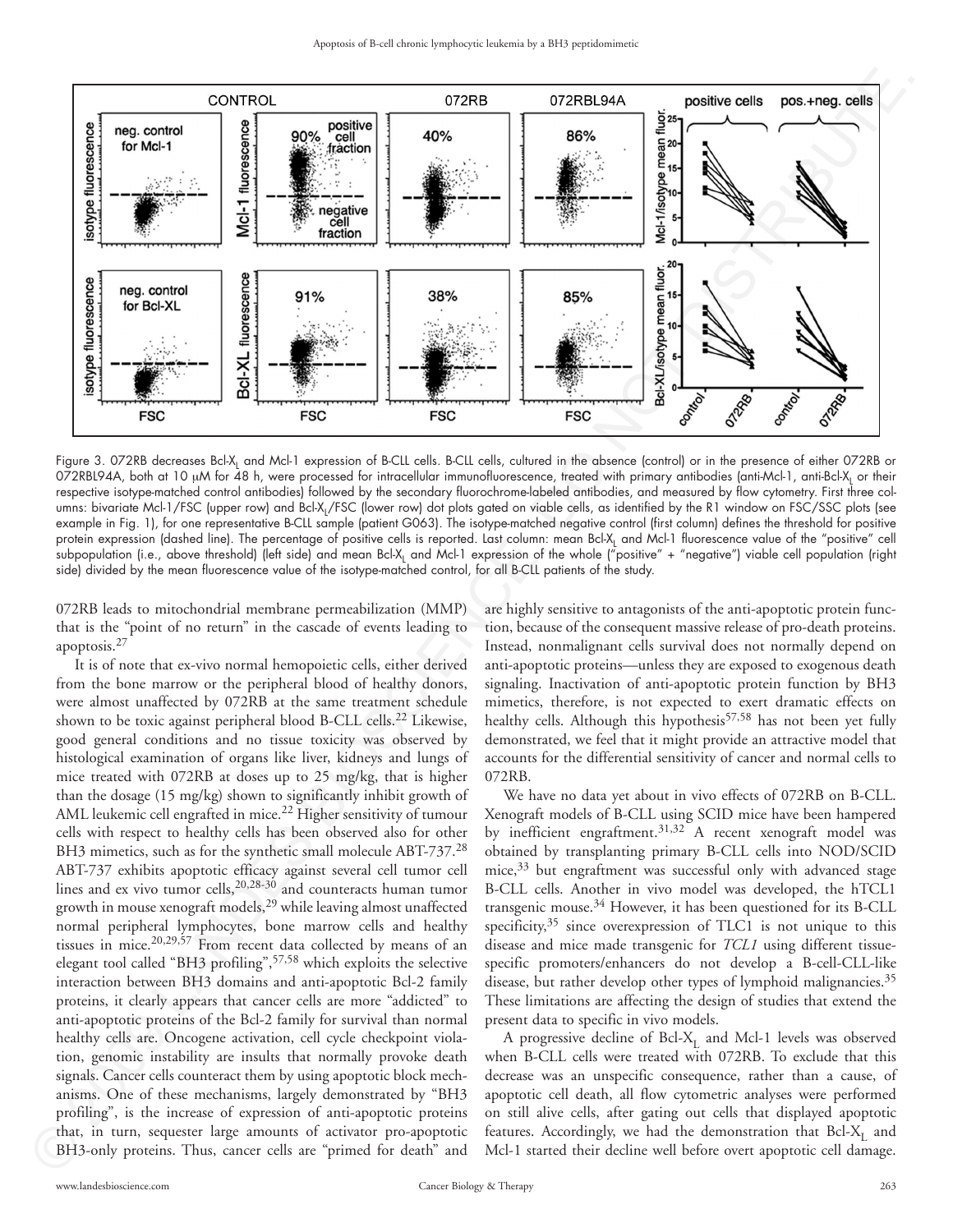Decreased levels of Bcl- $X<sub>L</sub>$  and/or Mcl-1 expression had been already observed by biochemical assays on B-CLL cells (e.g.,Western blots) in response to some cytotoxic drugs.<sup>36-38</sup> However, it is difficult, in such experimental settings that account for all B-CLL cells irrespective of their integrity status, to state whether the reduction of protein expression predisposes to cell death or is the result of apoptosis.

The mechanisms that govern the decline of Bcl-X<sub>L</sub> and Mcl-1 upon exposure of B-CLL cells to 072RB are to be fully elucidated. We may envisage that 072RB liberates BH3-only molecules held in check by anti-apoptotic proteins by competing for their hydrophobic groove and allowing BH3-only proteins to exert their pro-apoptotic activities. However, it is not clear how the binding of 072RB to Bcl-X<sub>L</sub> and Mcl-1 affects their half-life and/or their new synthesis. As far as the BH3-only protein Noxa is concerned, it is believed that its binding to Mcl-1 triggers proteasome-mediated Mcl-1 degradation, possibly by the binding of the E3 ubiquitin ligase Mule to the complex.39 Conversely, the wt Bim BH3 sequence was shown in a recent study to stabilize Mcl-1 levels, perhaps by precluding the binding of Mule.<sup>40</sup> Interestingly, when the discrete C-terminal sequence— $_{103}$ AYYARR<sub>108</sub>—from Bim is substituted into Noxa in place of the respective Noxa sequence, Mcl-1 degradation is no longer observed.40 Our Bim-BH3-derived peptide 072RB lacks this sequence and bears instead one non-natural amino acid to increase the peptide stability followed by a 16 aa Antennapedia-derived internalizing vector.<sup>22</sup> Whether this different C-terminal sequence may have a role in making the Mcl-1-072RB complex available to the E3 ubiquitin ligase Mule or some other adapter molecule should be explored. become best lied. As continue that the forest interest in the main of the stationary interest in the stationary interest in the stationary interest in the stationary interest in the stationary interest in the stationary i

072RB was designed to maximize the affinity of the Bim-BH3 domain for Bcl- $X_L$ .<sup>22</sup> However, we observed, previously on leukemic cell lines<sup>22</sup> and here on peripheral blood B-CLL cells, that marked cellular expression of Bcl-2 and Mcl-1 does not impair cell killing by our Bcl- $X_L$  inhibitor. Bim is a promiscuous BH3-only protein, targeting all multi-domain proteins of the Bcl-2 family, and in silico alignments revealed that, even after optimization of the interaction with Bcl-X<sub>L</sub>, all interaction hot spots between 072RB and Bcl-X<sub>L</sub> are conserved in Bcl-2 and Mcl-1 sequences.<sup>22</sup> Therefore, it is possible that 072RB still interacts with the BH3-binding cleft of Bcl-2 and Mcl-1, and thus kills cells via interaction with all Bcl-2-like antiapoptotic proteins.

Induction of Mcl-1 decline, in addition to Bcl- $X_I$ , represents an attractive feature for 072RB. Like Bcl- $X_L$ , Mcl-1 as well represents a critical survival factor for B-CLL and contributes to chemoresistance and disease relapse. In particular, high levels of Mcl-1 are associated with poor treatment response and high risk of B-CLL disease progression.<sup>41,42</sup> Specific downregulation of Mcl-1 by small interfering RNAs elicits apoptosis in B-CLL cells in vitro.<sup>12,43</sup> A short sequence insertion in the Mcl-1 promoter that upregulates the protein levels identifies high-risk B-CLL patients.<sup>4</sup> Altogether, a compound such as 072RB that downregulates both Bcl- $X_L$  and Mcl-1 may represent a valuable tool for effectively counteracting apoptosis-resistance of B-CLL cells.

BH3 mimetics often lack overall single-agent apoptogenic ability, and are mostly effective when utilized in conjuction with other therapeutic compounds, so that they can target the whole spectrum of Bcl-2 anti-apoptotic proteins. To date, the most studied and promising synthetic small molecule BH3-mimetic is ABT-737.<sup>28</sup> promising synthetic small molecule BH3-mimetic is ABT-737.28

However, ABT-737, like its second generation orally bioavailable compound ABT-263,<sup>45</sup> is effective in unleashing cell killing only if Mcl-1 activity is impaired,28,29,46,47 due to its BAD-like BH3 mimetic structure. Nevertheless, this compound was able to induce apoptosis as single agent on peripheral blood B-CLL cells<sup>20,28</sup> and the authors justify this result by showing that their samples, in contrast to literature data, display low Mcl-1 levels.20 However, upon stimulation of CD40 the sensitivity to ABT-737 is reduced approximately 100-fold.<sup>10</sup>

B-CLL cells are particularly susceptible to survival stimuli present in lymphoid tissues, such as interaction of CD40 with the CD40 ligand (CD154) molecule expressed by CD4+ T cells. Therefore, it is important to determine whether CD40 engagement increases the apoptotic threshold to 072RB. We obtained preliminary results from experiments carried out on B-CLL cells cultured over monolayers of a stable CD40 ligand-expressing fibroblasts cell line, and found that the expression of both Mcl-1 and Bcl- $X_I$  was increased if compared to CD40-unstimulated B-CLL cells. Moreover, the level of 072RB-induced apoptosis was reduced, and the decline of Mcl-1, but not Bcl- $X_t$ , was less marked (unpublished data of ongoing research). If these data will be confirmed, the single-agent efficacy of 072RB should be revisited and co-treatment regimens with drugs that specifically inactivate Mcl-1 should be explored. As an example, a Bim-BH3-like mimetic drug modified to be highly selective for Mcl-1,<sup>48</sup> was recently published. This peptide cannot be utilized as single agent either, since it promotes cell death only when also Bcl- $X_I$ is neutralized.48

The time of apoptosis onset after exposure of B-CLL cells to 072RB is longer than expected, also in the light of the short time (1–3 hours) required for 072RB to internalize and colocalize with mitochondria.22 We feel that for a Bim-like BH3 mimetic to bind its anti-apoptotic partners, thereby freeing the sequestered proapoptotic molecules to activate Bax and Bak, a timing shorter than three days should be expected. We could speculate that 072RB binds only to newly synthesized anti-apoptotic molecules, and not to anti-apoptotic molecules once they are already complexed to their pro-apoptotic targets. However, it has to be mentioned that the half-life of anti-apoptotic molecules is rather low (in the order of a few hours<sup>49,50</sup>). Thus, this hypothesis does not entirely support our observation. Nevertheless, we exclude cellular toxicity by unspecific unknown factors associated to the antennapedia internalizing sequence or other structural features of 072RB that are unrelated to the specific binding of 072RB with its targets. In fact, one aminoacid substitution that does not alter the structure of the molecule and its  $\alpha$ -helicity (L94A) completely abolishes the apoptotic effect of 072RB, both in AML and B-CLL leukemic cells. The exact mechanism of apoptotic elicitation by 072RB has to be elucidated.

## **Materials and Methods**

**B-CLL cells and cultures.** B-CLL cells were obtained from the peripheral blood of B-CLL patients after routine diagnostic procedures. All patients provided informed consent according to the regulation of the Declaration of Helsinki. Mononuclear cells were separated by Ficoll density gradient centrifugation and assayed by flow cytometry (FACSCalibur, BD Biosciences, San Diego, CA) for standard diagnostic immunophenotyping (CD19, CD5, CD23, CD79B, CD22, CD38) and identification of heavy chain (IgM, IgG or, very rarely, IgA) and light chain (kappa or lambda) isotype.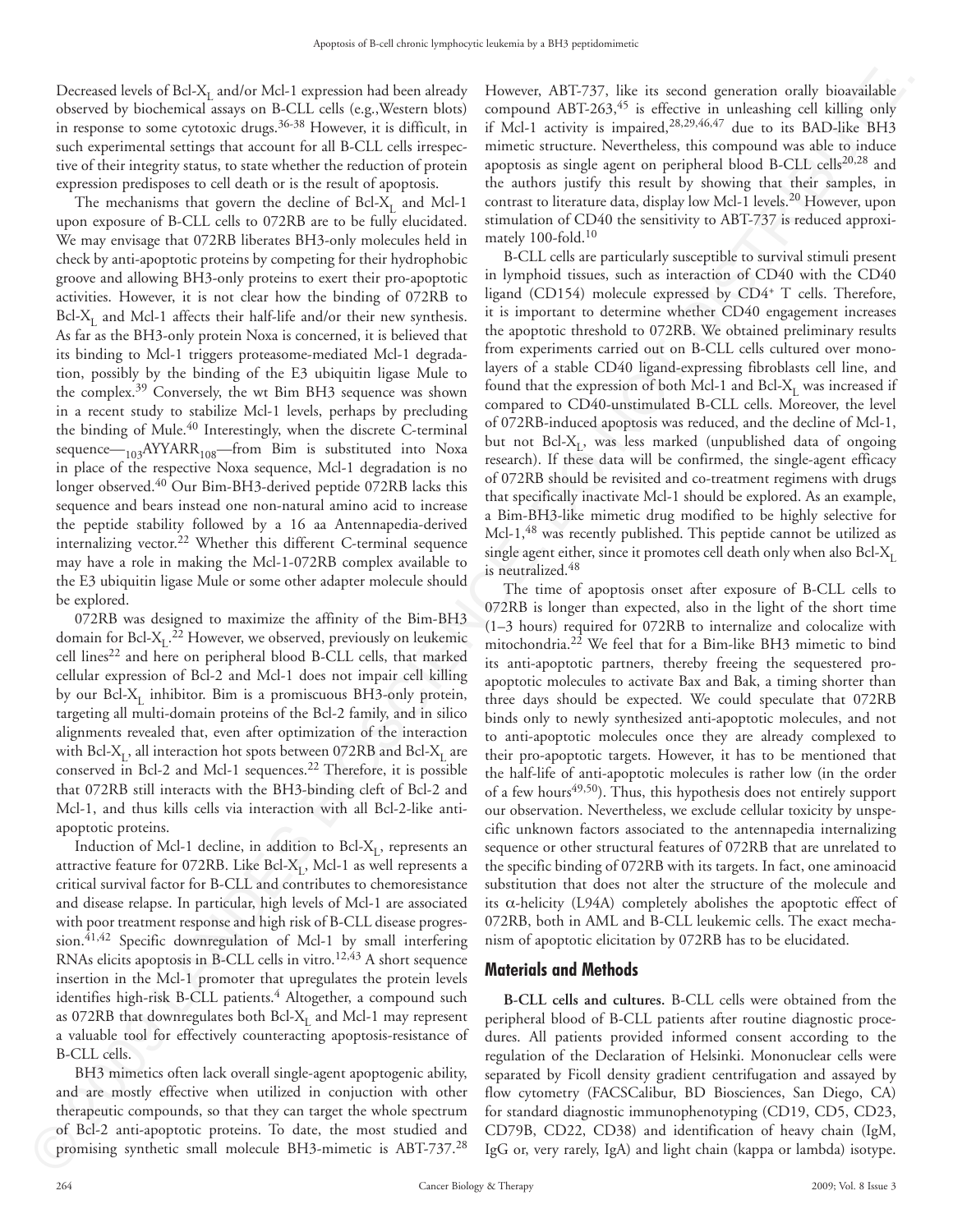Cells were then resuspended in freezing solution (10% DMSO and 90% Fetal Bovine Serum (FBS)) and cryopreserved in liquid nitrogen. Samples from previously untreated B-CLL patients and containing at least 95% leukemic cells were considered eligible for the study. B-CLL cells cultures were obtained by seeding thawed cells into RPMI (InVitrogen S.r.l., Milan, Italy) culture medium supplemented with 10% FBS (InVitrogen) at a cell density of  $2 \times 10^{6}$ / ml. Cells were kept in fresh culture medium for three hours before drug addition. Only samples displaying a low level of spontaneous apoptosis in culture were utilized (i.e., after 3 days in vitro culture the percentage of viable B-CLL cells had to be at least 60%). After 48 h from the first drug addition, the peptides were re-added to the culture medium due to their limited half-life (36 hours for 072RB and  $>32$  hours for 072RBL94A<sup>22</sup>).

**RNA extraction, PCR amplification and analysis of IgVH sequences.** Total RNA was extracted from peripheral blood mononuclear cells of B-CLL patients using the Rneasy mini kit (Qiagen S.p.A, Milan, Italy), as previously described.<sup>51</sup> Two μg RNA were reverse-transcribed into cDNA using M-MLV reverse transcriptase (RT, InVitrogen) primed by an oligo dT (16mer) primer. Reactions were carried out in a 25 μl volume using 20 pmol of primer, and 200 U of RT at 42°C for 1 hr. The reaction volume was increased up to 100 μl by addition of distilled water. To determine the nucleic acid sequence of IgVH, 2 μl of cDNA from each B-CLL sample were amplified using a sense VH leader, family-specific, primer in conjunction with the appropriate antisense IgM, IgG, IgA. Sequence of primers and PCR conditions have been described previously.2 The VH PCR products were sequenced directly, after ethanol precipitation, using an automated sequenator (310 Genetic Analyzer, Applied Biosystems, Monza, Italy). Two independently generated PCR products were sequenced for each sample. Sequences obtained were compared with Ig germline gene database at the international ImMunoGeneTics information system® http://imgt. cines.fr (Initiator and coordinator: Marie-Paule Lefranc, Montpellier, France)52 using the IMGT/V-QUEST tool (http://imgt.cines.fr/ IMGT\_vquest/share/textes/).

**DNA flow cytometry for apoptosis evaluation.** Cells were permeabilized with 0.05% Triton X-100 and incubated with 30 μg/ml PI (Propidium Iodide) (Sigma Chemical Co.,) and 0.5 mg/ ml RNase for 30 min at room temperature and in the dark. Flow cytometric measurements of excitation laser Forward Light Scatter (FSC), Side Light Scatter (SSC), and PI emission fluorescence, were performed on a FacsCalibur (Becton Dickinson, San José, CA) flow cytometer. At least 10,000 events were acquired on a linear scale from each sample. Frequency distributions of DNA content were analysed for the evaluation of proliferation and apoptosis as previously described.53

**PI exclusion and annexin V assays.** Plasma membrane damage was tested by PI exclusion assays. Briefly, cellular uptake of PI was monitored by flow cytometric measurements of PI fluorescence approximately 5 minutes after incubation of the cells with 1 μg/ml PI at room temperature. Cellular externalization of phosphatidylserine molecules was assessed by flow cytometric measurements of annexin V binding on cells stained with annexin V-FITC,<sup>54</sup> according to standard manufacturer instruction (BioVision, Mountain View, CA, USA). Cells were run on a FacsCalibur (Becton Dickinson) flow cytometer. For each sample 10,000 events were collected on a loga-<br>ritmic scale, both for annexin V-FITC and PI fluorescence. ritmic scale, both for annexin V-FITC and PI fluorescence.

**Dissipation of mitochondrial transmembrane potential.** Loss of mitochondrial transmembrane potential (MTP) was evaluated by decreased fluorescence of the cationic dye 3,3'-dihexyloxacarbocyanine iodide (DiOC<sub>6</sub>).<sup>55,56</sup> Live cells were incubated for 15 min at 37°C with 40 nM  $DiOC<sub>6</sub>$  and analysed by the FacsCalibur flow cytometer equipped with a 488 nm laser suitable for  $DiOC_6$ excitation and cut-on optical filters suitable for  $DiOC<sub>6</sub>$  emissionfluorescence (peak at 552 nm) (channel FL-1). At least 10,000 events were acquired per sample on a logarithmic scale.

**Flow cytometric evaluation of Bcl-2 family member expression.** Cells were fixed with 2% paraformaldehyde and permeabilized with 0.1% saponin, incubated for 30 min at room temperature in the presence of the primary antibody, washed and incubated with fluorochrome-conjugated secondary antibodies for 30 min at room temperature. After washing, cells were counterstained with Dapi and either mounted with Mowiol on coversplips (for microscopy imaging on the laser scanning spectral confocal microscope TCS SP2 AOBS from Leica (Heidelberg, Germany)) or directly measured on the FacsCalibur flow cytometer (Becton Dickinson), after verifying that no Dapi contribution was collected by the photomultiplier FL-1. In several experiments, where only flow cytometry was adopted, no DAPI staining was performed. Primary antibodies specific for anti-apoptotic proteins were: mouse anti-Bcl- $X_L$  (H-5) and rabbit anti-Mcl-1 (H-260) antibodies from Santa Cruz Biotechnology (San Diego, CA) both used at 8 μg/ml. Conformation-specific antibodies for the detection of Bax and Bak activation were anti-Bax clone 3 (BD Biosciences, San José, CA) and anti-Bak AB-1 (clone TC-100, Calbiochem, San Diego, CA) both used at 5 μg/ml. Secondary antibodies, from Molecular Probes (InVitrogen, Eugene, OR), were Goat Immunoglobulins, either anti-Rabbit or isotype-specific anti-Mouse, and conjugated to Alexa fluorochromes (Alexa Fluor 488 or Alexa Fluor 546). 300. The main anomy interest in the results of the results of the main and the main anomy interest in the main anomy interest in the system of the system of the system of the system of the system of the system of the syst

**Statistical analysis.** Kruskal-Wallis test was used for analyzing differences between more than 2 groups, after which two-sided Mann Whitney U test was employed to further analyze significance of differences between two groups. Paired samples were analyzed by the sign and the Wilcoxon signed-rank test. The level of correlation between drug sensitivity and anti-apoptotic protein expression and variation, or expression of prognostic molecular markers were determined using non-parametric Spearman correlation analysis.

#### **Acknowledgements**

This work was supported by grants from MIUR PRIN 2006; Associazione "Davide Ciavattini" Onlus; Progetto Ateneo 2008; Compagnia di San Paolo 4824 SD/CV-2007.2880 and 4998 IT/CV, 2007.0087; MIUR PRIN 2007 with U. Bertazzoni et al.; National project Compagnia di San Paolo 2489 IT/CV, 2006.1997, Genoa Operative Unit (O.U.); Regione Liguria, Cap. 5296 F.S.R. Nr. Prov. 23, Prot. Gen. 616, 2007; Istituto Superiore di Oncologia, O.U. of the "Istituto Oncologico Veneto" project; "Regione Campania" 2007 project with G. Vecchio et al.; CA.RI.GE. 2008 Genoa University project with F. Patrone et al. C.T. is supported by Fondazione Maria Piaggio Casarsa.

### **Note**

Supplementary materials can be found at: www.landesbioscience.com/supplement/ GhiottoCBT8-3-Sup.pdf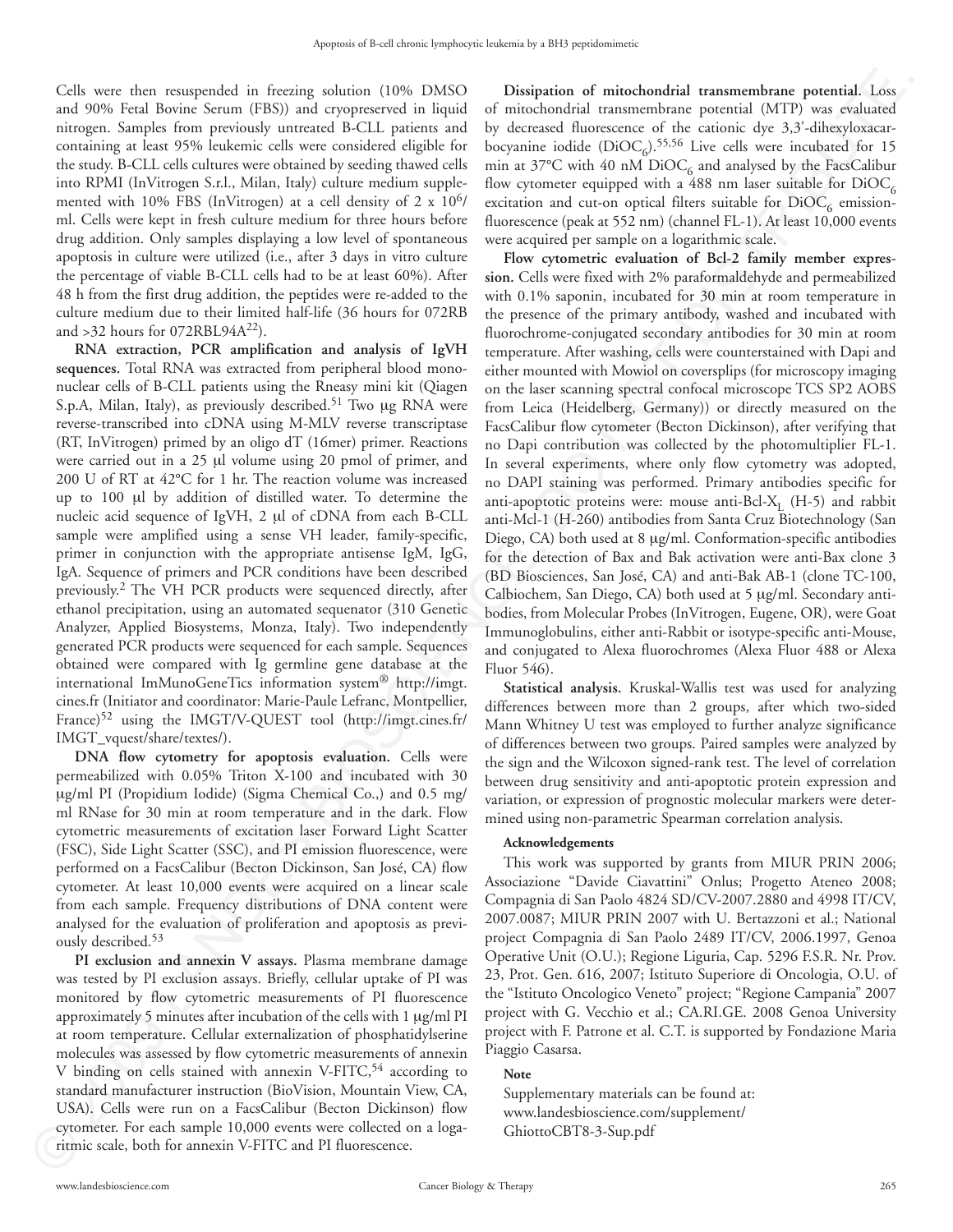#### **References**

- 1. Chiorazzi N, Rai KR, Ferrarini M. Chronic lymphocytic leukemia. N Engl J Med 2005; 352:804-15.
- 2. Fais F, Ghiotto F, Hashimoto S, Sellars B, Valetto A, Allen SL, Schulman P, Vinciguerra VP, Rai K, Rassenti LZ, Kipps TJ, Dighiero G, Schroeder HW Jr, Ferrarini M, Chiorazzi N. Chronic lymphocytic leukemia B cells express restricted sets of mutated and unmutated antigen receptors. J Clin Invest 1998; 102:1515-25.
- 3. Ghiotto F, Fais F, Valetto A, Albesiano E, Hashimoto S, Dono M, Ikematsu H, Allen SL, Kolitz J, Rai KR, Nardini M, Tramontano A, Ferrarini M, Chiorazzi N. Remarkably similar antigen receptors among a subset of patients with chronic lymphocytic leukemia. J Clin Invest 2004; 113:1008-16.
- 4. Hamblin TJ, Davis Z, Gardiner A, Oscier DG, Stevenson FK. Unmutated Ig V(H) genes are associated with a more aggressive form of chronic lymphocytic leukemia. Blood 1999; 94:1848-54.
- 5. Damle RN, Wasil T, Fais F, Ghiotto F, Valetto A, Allen SL, Buchbinder A, Budman D, Dittmar K, Kolitz J, Lichtman SM, Schulman P, Vinciguerra VP, Rai KR, Ferrarini M, Chiorazzi N. Ig V gene mutation status and CD38 expression as novel prognostic indicators in chronic lymphocytic leukemia. Blood 1999; 94:1840-7.
- 6. Ibrahim S, Keating M, Do KA, O'Brien S, Huh YO, Jilani I, Lerner S, Kantarjian HM, Albitar M. CD38 expression as an important prognostic factor in B-cell chronic lymphocytic leukemia. Blood 2001; 98:181-6.
- 7. Caligaris-Cappio F, Ghia P. Novel insights in chronic lymphocytic leukemia: are we getting closer to understanding the pathogenesis of the disease? J Clin Oncol 2008; 26:4497-503.
- 8. Youle RJ, Strasser A. The BCL-2 protein family: opposing activities that mediate cell death. Nat Rev Mol Cell Biol 2008; 9:47-59.
- 9. Smit LA, Hallaert DY, Spijker R, de Goeij B, Jaspers A, Kater AP, van Oers MH, van Noesel CJ, Eldering E. Differential Noxa/Mcl-1 balance in peripheral versus lymph node chronic lymphocytic leukemia cells correlates with survival capacity. Blood 2007; 109:1660-8.
- 10. Hallaert DY, Jaspers A, van Noesel CJ, van Oers MH, Kater AP, Eldering E. c-Abl kinase inhibitors overcome CD40-mediated drug resistance in CLL; Implications for therapeutic targeting of chemoresistant niches. Blood 2008.
- 11. Kater AP, Evers LM, Remmerswaal EB, Jaspers A, Oosterwijk MF, van Lier RA, van Oers MH, Eldering E. CD40 stimulation of B-cell chronic lymphocytic leukaemia cells enhances the anti-apoptotic profile, but also Bid expression and cells remain susceptible to autologous cytotoxic T-lymphocyte attack. Br J Haematol 2004; 127:404-15.
- 12. Longo PG, Laurenti L, Gobessi S, Sica S, Leone G, Efremov DG. The Akt/Mcl-1 pathway plays a prominent role in mediating antiapoptotic signals downstream of the B-cell receptor in chronic lymphocytic leukemia B cells. Blood 2008; 111:846-55.
- 13. Labi V, Erlacher M, Kiessling S, Villunger A. BH3-only proteins in cell death initiation, malignant disease and anticancer therapy. Cell Death Differ 2006; 13:1325-38.
- 14. Chen L, Willis SN, Wei A, Smith BJ, Fletcher JI, Hinds MG, Colman PM, Day CL, Adams JM, Huang DC. Differential targeting of prosurvival Bcl-2 proteins by their BH3-only ligands allows complementary apoptotic function. Mol Cell 2005; 17:393-403.
- 15. Gavathiotis E, Suzuki M, Davis ML, Pitter K, Bird GH, Katz SG, Tu HC, Kim H, Cheng EH, Tjandra N, Walensky LD. BAX activation is initiated at a novel interaction site. Nature 2008; 455:1076-81.
- 16. Puthalakath H, O'Reilly LA, Gunn P, Lee L, Kelly PN, Huntington ND, Hughes PD, Michalak EM, McKimm-Breschkin J, Motoyama N, Gotoh T, Akira S, Bouillet P, Strasser A. ER stress triggers apoptosis by activating BH3-only protein Bim. Cell 2007; 129:1337-49.
- 17. Tagawa H, Karnan S, Suzuki R, Matsuo K, Zhang X, Ota A, Morishima Y, Nakamura S, Seto M. Genome-wide array-based CGH for mantle cell lymphoma: identification of homozygous deletions of the proapoptotic gene BIM. Oncogene 2005; 24:1348-58.
- 18. Anderton E, Yee J, Smith P, Crook T, White RE, Allday MJ. Two Epstein-Barr virus (EBV) oncoproteins cooperate to repress expression of the proapoptotic tumour-suppressor Bim: clues to the pathogenesis of Burkitt's lymphoma. Oncogene 2008; 27:421-33.
- 19. Zhang W, Konopleva M, Ruvolo VR, McQueen T, Evans RL, Bornmann WG, McCubrey J, Cortes J, Andreeff M. Sorafenib induces apoptosis of AML cells via Bim-mediated activation of the intrinsic apoptotic pathway. Leukemia 2008; 22:808-18.
- 20. Del Gaizo Moore V, Brown JR, Certo M, Love TM, Novina CD, Letai A. Chronic lymphocytic leukemia requires BCL2 to sequester prodeath BIM, explaining sensitivity to BCL2 antagonist ABT-737. J Clin Invest 2007; 117:112-21.
- 21. Danial NN, Korsmeyer SJ. Cell death: critical control points. Cell 2004; 116:205-19.
- 22. Ponassi R, Biasotti B, Tomati V, Bruno S, Poggi A, Malacarne D, Cimoli G, Salis A, Pozzi S, Miglino M, Damonte G, Cozzini P, Spyraki F, Campanini B, Bagnasco L, Castagnino N, Tortolina L, Mumot A, Frassoni F, Daga A, Cilli M, Piccardi F, Monfardini I, Perugini M, Zoppoli G, D'Arrigo C, Pesenti R, Parodi S. A novel Bim-BH3-derived Bcl-X(L) inhibitor: Biochemical characterization, in vitro, in vivo and ex-vivo anti-leukemic activity. Cell Cycle 2008; 7.
- 23. Sattler M, Liang H, Nettesheim D, Meadows RP, Harlan JE, Eberstadt M, Yoon HS, Shuker SB, Chang BS, Minn AJ, Thompson CB, Fesik SW. Structure of Bcl-x<sub>1</sub>-Bak peptide complex: recognition between regulators of apoptosis. Science 1997; 275:983-6.
- 24. Darzynkiewicz Z. Pushing cancer cells to commit suicide: Is 072RB, the new BH3 mimetic, up to the job? Cell Cycle 2008; 7:3111.
- 25. Vogler M, Dinsdale D, Sun XM, Young KW, Butterworth M, Nicotera P, Dyer MJ, Cohen GM. A novel paradigm for rapid ABT-737-induced apoptosis involving outer mitochondrial membrane rupture in primary leukemia and lymphoma cells. Cell Death Differ 2008; 15:820-30.  $\bigodot$ <sup>15</sup>
- 26. Ricci JE, Munoz-Pinedo C, Fitzgerald P, Bailly-Maitre B, Perkins GA, Yadava N, Scheffler IE, Ellisman MH, Green DR. Disruption of mitochondrial function during apoptosis is mediated by caspase cleavage of the p75 subunit of complex I of the electron transport chain. Cell 2004; 117:773-86.
- 27. Green DR, Kroemer G. The pathophysiology of mitochondrial cell death. Science 2004; 305:626-9.
- 28. Oltersdorf T, Elmore SW, Shoemaker AR, Armstrong RC, Augeri DJ, Belli BA, Bruncko M, Deckwerth TL, Dinges J, Hajduk PJ, Joseph MK, Kitada S, Korsmeyer SJ, Kunzer AR, Letai A, Li C, Mitten MJ, Nettesheim DG, Ng S, Nimmer PM, O'Connor JM, Oleksijew A, Petros AM, Reed JC, Shen W, Tahir SK, Thompson CB, Tomaselli KJ, Wang B, Wendt MD, Zhang H, Fesik SW, Rosenberg SH. An inhibitor of Bcl-2 family proteins induces regression of solid tumours. Nature 2005; 435:677-81. 2009 LANDES BIOSCIENCE. DO NOT DISTRIBUTE.
	- 29. Konopleva M, Contractor R, Tsao T, Samudio I, Ruvolo PP, Kitada S, Deng X, Zhai D, Shi YX, Sneed T, Verhaegen M, Soengas M, Ruvolo VR, McQueen T, Schober WD, Watt JC, Jiffar T, Ling X, Marini FC, Harris D, Dietrich M, Estrov Z, McCubrey J, May WS, Reed JC, Andreeff M. Mechanisms of apoptosis sensitivity and resistance to the BH3 mimetic ABT-737 in acute myeloid leukemia. Cancer Cell 2006; 10:375-88.
	- 30. Kang MH, Kang YH, Szymanska B, Wilczynska-Kalak U, Sheard MA, Harned TM, Lock RB, Reynolds CP. Activity of vincristine, L-ASP, and dexamethasone against acute lymphoblastic leukemia is enhanced by the BH3-mimetic ABT-737 in vitro and in vivo. Blood 2007; 110:2057-66.
	- 31. Hummel JL, Lichty BD, Reis M, Dube I, Kamel-Reid S. Engraftment of human chronic lymphocytic leukemia cells in SCID mice: in vivo and in vitro studies. Leukemia 1996; 10:1370-6.
	- 32. Kobayashi R, Picchio G, Kirven M, Meisenholder G, Baird S, Carson DA, Mosier DE, Kipps TJ. Transfer of human chronic lymphocytic leukemia to mice with severe combined immune deficiency. Leuk Res 1992; 16:1013-23.
	- 33. Durig J, Ebeling P, Grabellus F, Sorg UR, Mollmann M, Schutt P, Gothert J, Sellmann L, Seeber S, Flasshove M, Duhrsen U, Moritz T. A novel nonobese diabetic/severe combined immunodeficient xenograft model for chronic lymphocytic leukemia reflects important clinical characteristics of the disease. Cancer Res 2007; 67:8653-61.
	- 34. Bichi R, Shinton SA, Martin ES, Koval A, Calin GA, Cesari R, Russo G, Hardy RR, Croce CM. Human chronic lymphocytic leukemia modeled in mouse by targeted TCL1 expression. Proc Natl Acad Sci USA 2002; 99:6955-60.
	- 35. Keating MJ, Chiorazzi N, Messmer B, Damle RN, Allen SL, Rai KR, Ferrarini M, Kipps TJ. Biology and treatment of chronic lymphocytic leukemia. Hematology Am Soc Hematol Educ Program 2003; 153-75.
	- 36. Inoue S, Riley J, Gant TW, Dyer MJ, Cohen GM. Apoptosis induced by histone deacetylase inhibitors in leukemic cells is mediated by Bim and Noxa. Leukemia 2007; 21:1773-82.
	- 37. Veldurthy A, Patz M, Hagist S, Pallasch CP, Wendtner CM, Hallek M, Krause G. The kinase inhibitor dasatinib induces apoptosis in chronic lymphocytic leukemia cells in vitro with preference for a subgroup of patients with unmutated IgVH genes. Blood 2008; 112:1443-52.
	- 38. Shanafelt TD, Lee YK, Bone ND, Strege AK, Narayanan VL, Sausville EA, Geyer SM, Kaufmann SH, Kay NE. Adaphostin-induced apoptosis in CLL B cells is associated with induction of oxidative stress and exhibits synergy with fludarabine. Blood 2005; 105:2099-106.
	- 39. Willis SN, Chen L, Dewson G, Wei A, Naik E, Fletcher JI, Adams JM, Huang DC. Proapoptotic Bak is sequestered by Mcl-1 and Bcl-x<sub>L</sub>, but not Bcl-2, until displaced by BH3-only proteins. Genes Dev 2005; 19:1294-305.
	- 40. Czabotar PE, Lee EF, van Delft MF, Day CL, Smith BJ, Huang DC, Fairlie WD, Hinds MG, Colman PM. Structural insights into the degradation of Mcl-1 induced by BH3 domains. Proc Natl Acad Sci USA 2007; 104:6217-22.
	- 41. Veronese L, Tournilhac O, Verrelle P, Davi F, Dighiero G, Chautard E, Veyrat-Masson R, Kwiatkowski F, Goumy C, Vago P, Travade P, Tchirkov A. Low MCL-1 mRNA expression correlates with prolonged survival in B-cell chronic lymphocytic leukemia. Leukemia 2008; 22:1291-3.
	- 42. Pepper C, Lin TT, Pratt G, Hewamana S, Brennan P, Hiller L, Hills R, Ward R, Starczynski J, Austen B, Hooper L, Stankovic T, Fegan C. Mcl-1 expression has in vitro and in vivo significance in chronic lymphocytic leukemia and is associated with other poor prognostic markers. Blood 2008; 112:3807-17.
	- 43. Hussain SR, Cheney CM, Johnson AJ, Lin TS, Grever MR, Caligiuri MA, Lucas DM, Byrd JC. Mcl-1 is a relevant therapeutic target in acute and chronic lymphoid malignancies: downregulation enhances rituximab-mediated apoptosis and complement-dependent cytotoxicity. Clin Cancer Res 2007; 13:2144-50.
	- 44. Moshynska O, Sankaran K, Pahwa P, Saxena A. Prognostic significance of a short sequence insertion in the MCL-1 promoter in chronic lymphocytic leukemia. J Natl Cancer Inst 2004; 96:673-82.
	- 45. Tse C, Shoemaker AR, Adickes J, Anderson MG, Chen J, Jin S, Johnson EF, Marsh KC, Mitten MJ, Nimmer P, Roberts L, Tahir SK, Xiao Y, Yang X, Zhang H, Fesik S, Rosenberg SH, Elmore SW. ABT-263: a potent and orally bioavailable Bcl-2 family inhibitor. Cancer Res 2008; 68:3421-8.
	- 46. van Delft MF, Wei AH, Mason KD, Vandenberg CJ, Chen L, Czabotar PE, Willis SN, Scott CL, Day CL, Cory S, Adams JM, Roberts AW, Huang DC. The BH3 mimetic ABT-737 targets selective Bcl-2 proteins and efficiently induces apoptosis via Bak/Bax if Mcl-1 is neutralized. Cancer Cell 2006; 10:389-99.
	- 47. Kang MH, Wan Z, Kang YH, Sposto R, Reynolds CP. Mechanism of synergy of N-(4 hydroxyphenyl)retinamide and ABT-737 in acute lymphoblastic leukemia cell lines: Mcl-1 inactivation. J Natl Cancer Inst 2008; 100:580-95.